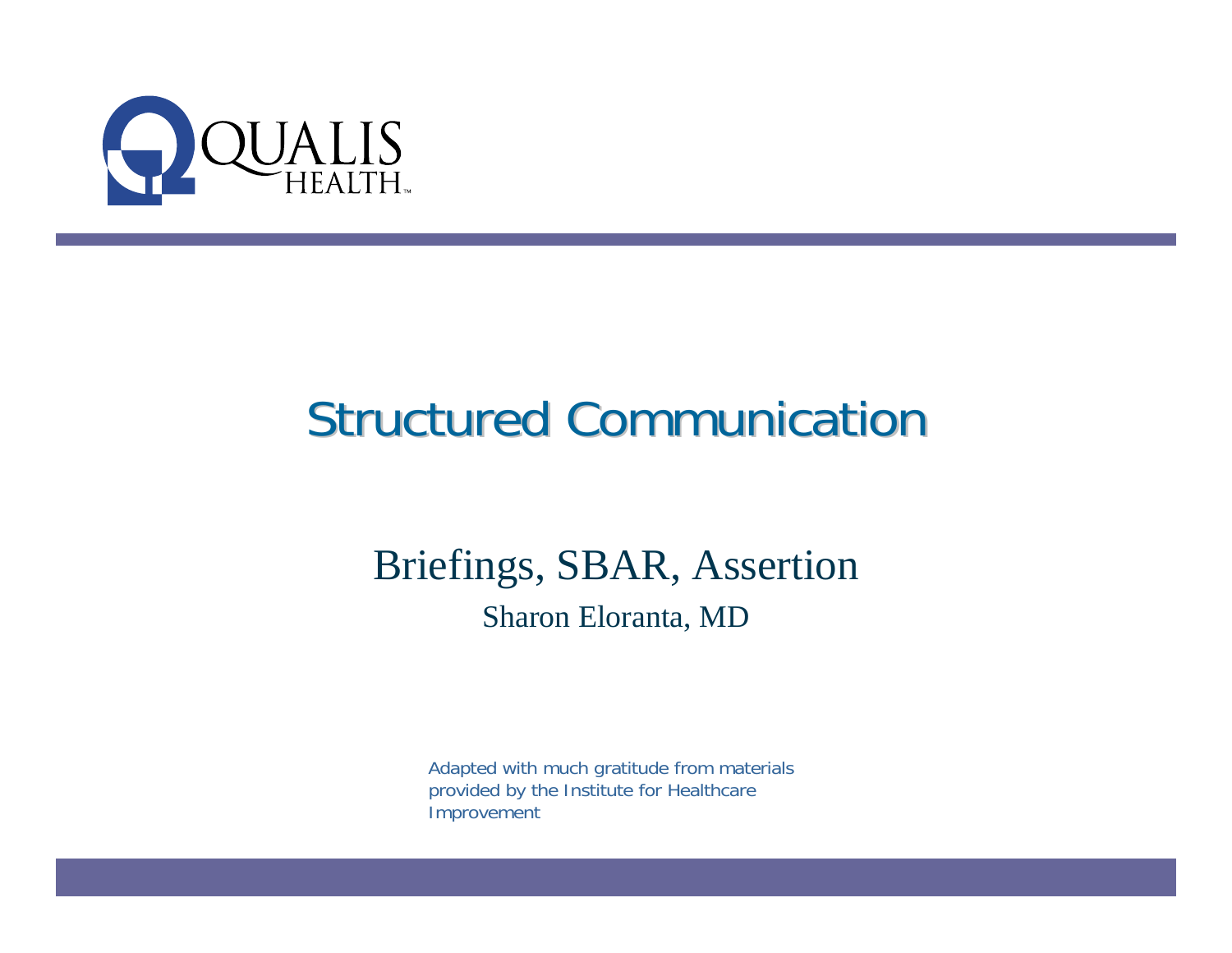### **Continuous, team-based healing relationships**

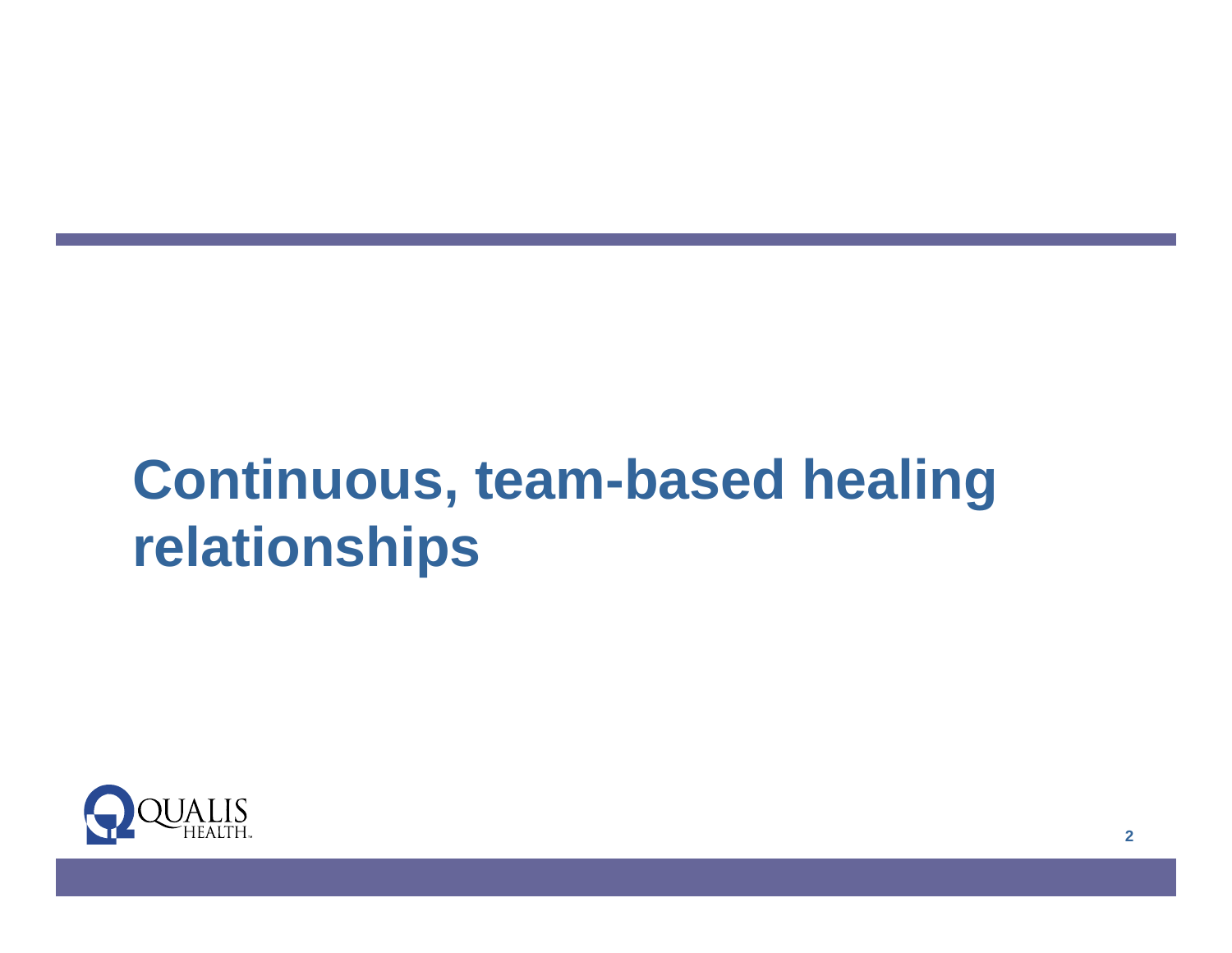### Elements of Team-ness

- Flattened hierarchy
- Shared mental model
- Effective communication
- Clear roles and responsibilities
- Conflict resolution
- ???others

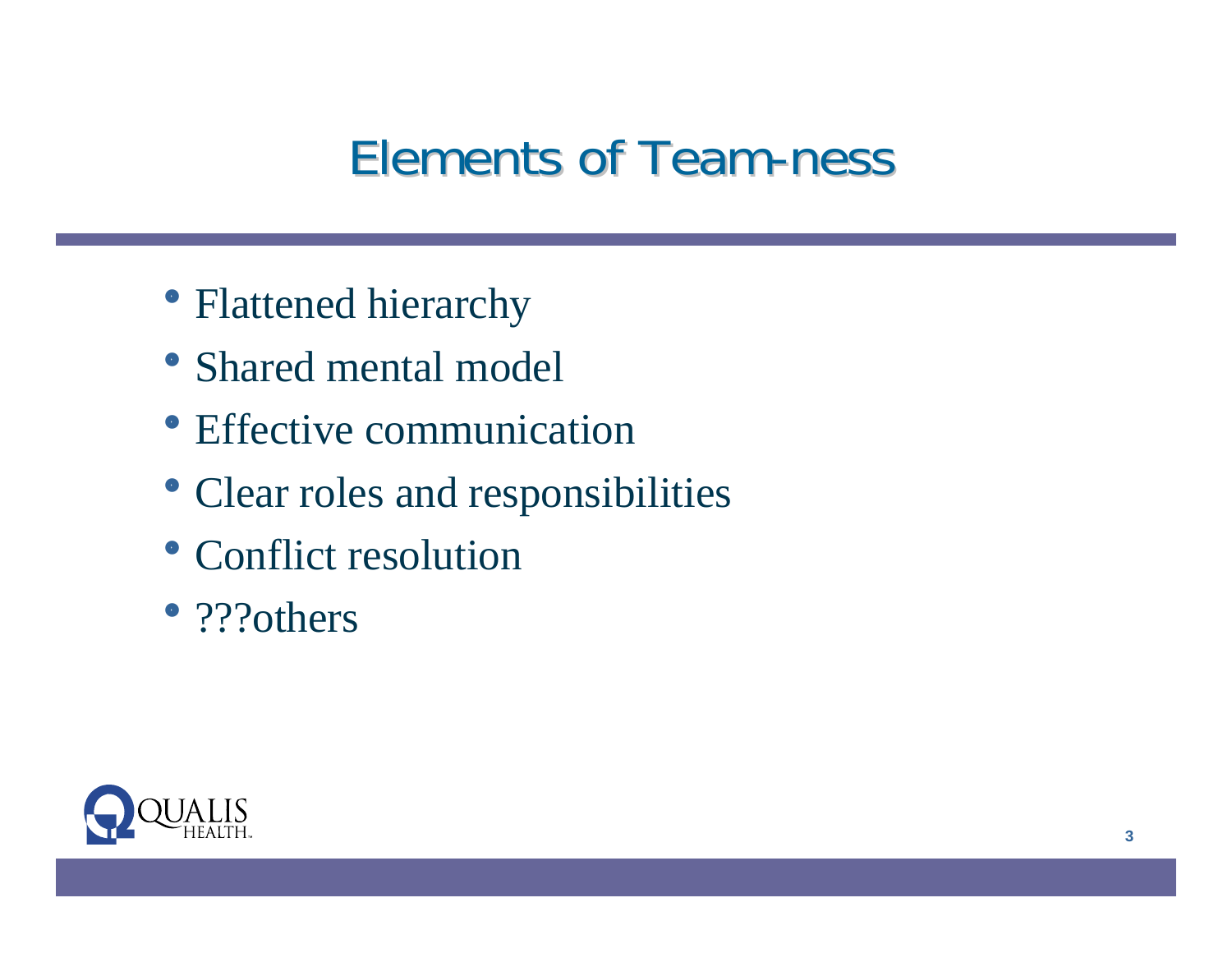#### Teamwork pitfalls that compromise patient care

- Systems information, tests, diagnoses
- Communication
- Hand-offs
- Failure of Planning
- Failure of recognition
- Failure to rescue

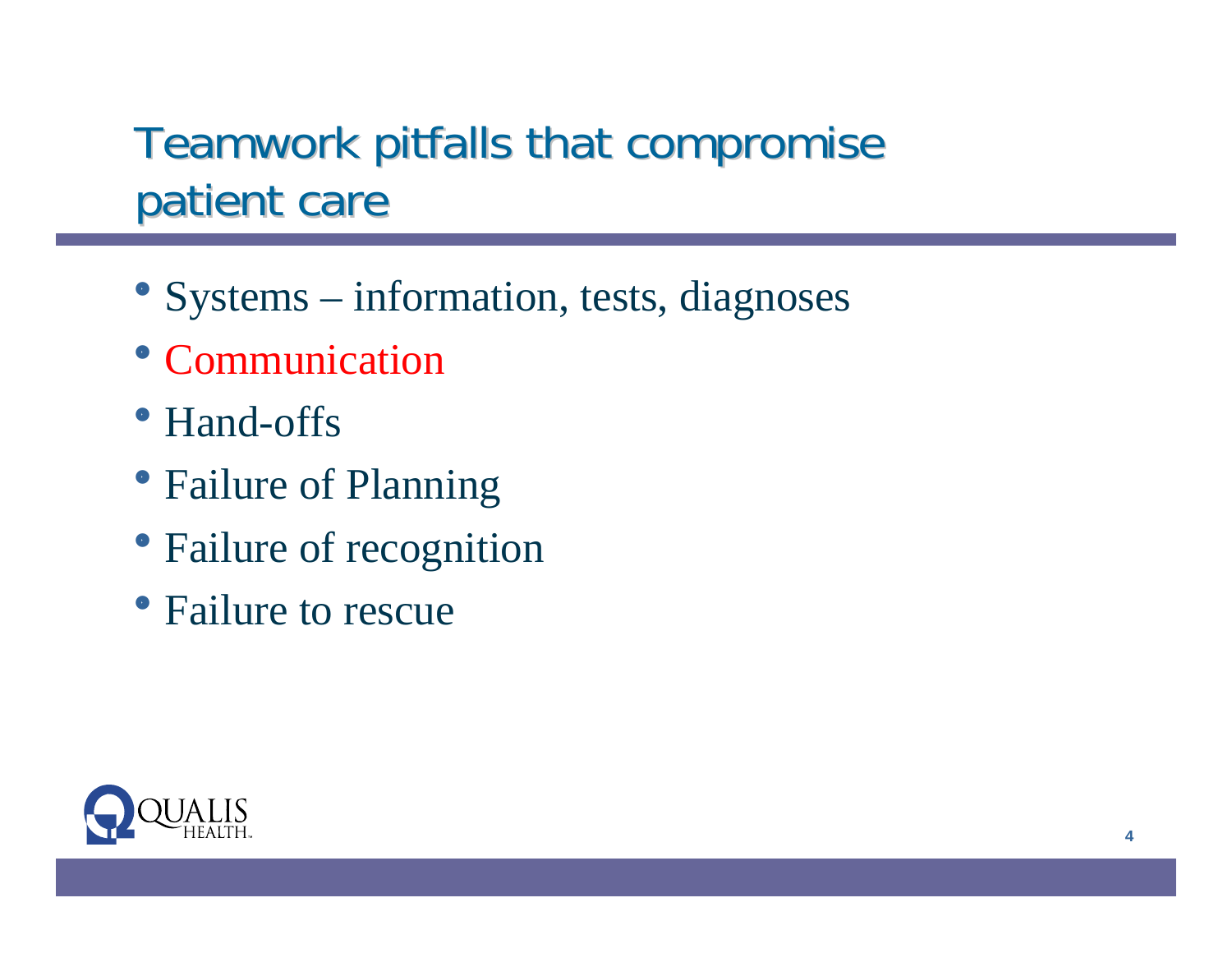### Why Focus on Communication?

- The overwhelming majority of untoward events involve communication failure
- Somebody knows there's a problem but can't get everyone in the same movie
- The clinical environment has evolved beyond the limitations of individual human performance

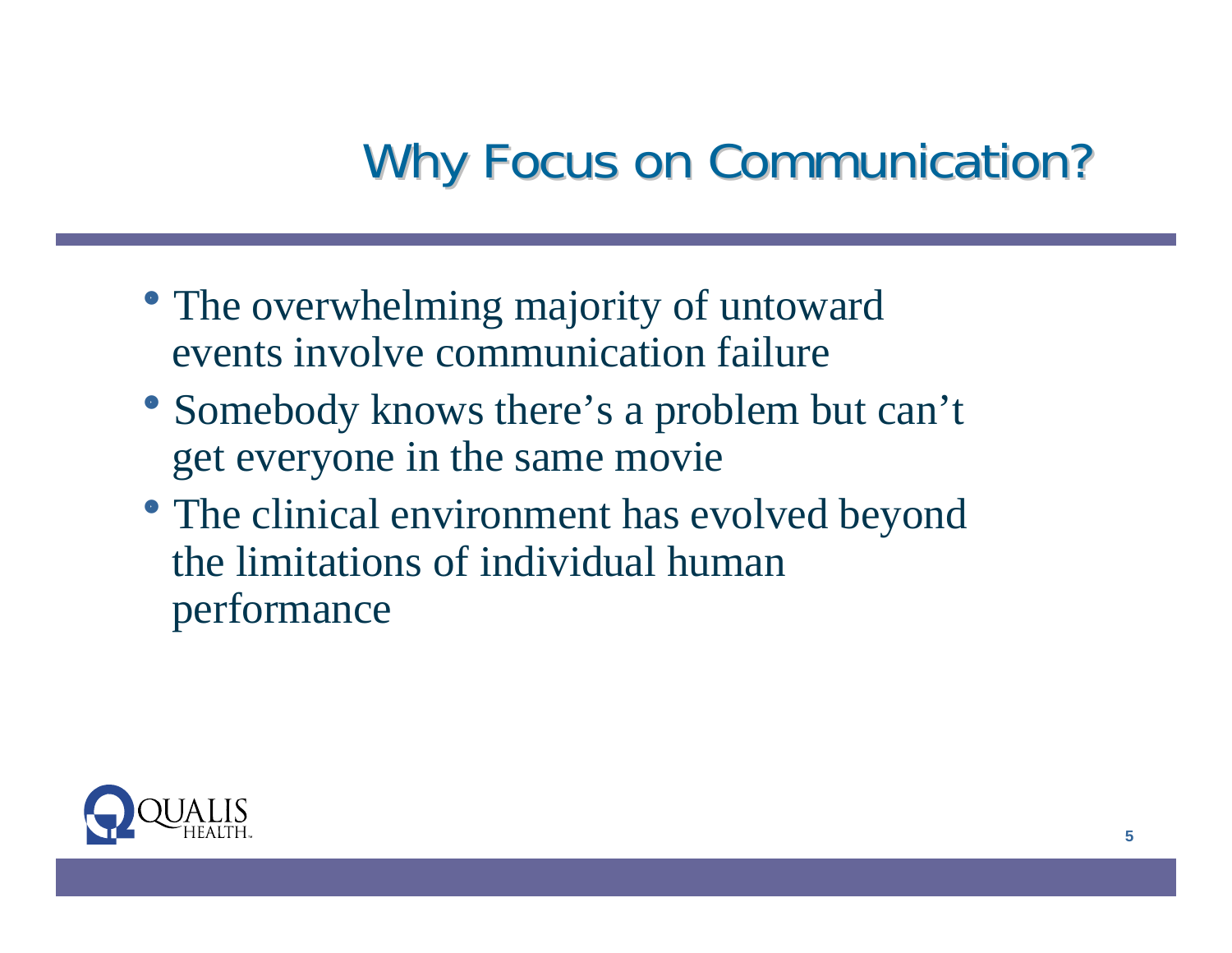### **JCAHO Sentinel Events**

- Communication breakdowns remain the primary root cause of more than 70% of the 2400 sentinel events analyzed
- Virtually all had communication failures
- The majority of sentinel events  $(75%)$  resulted in a patient death

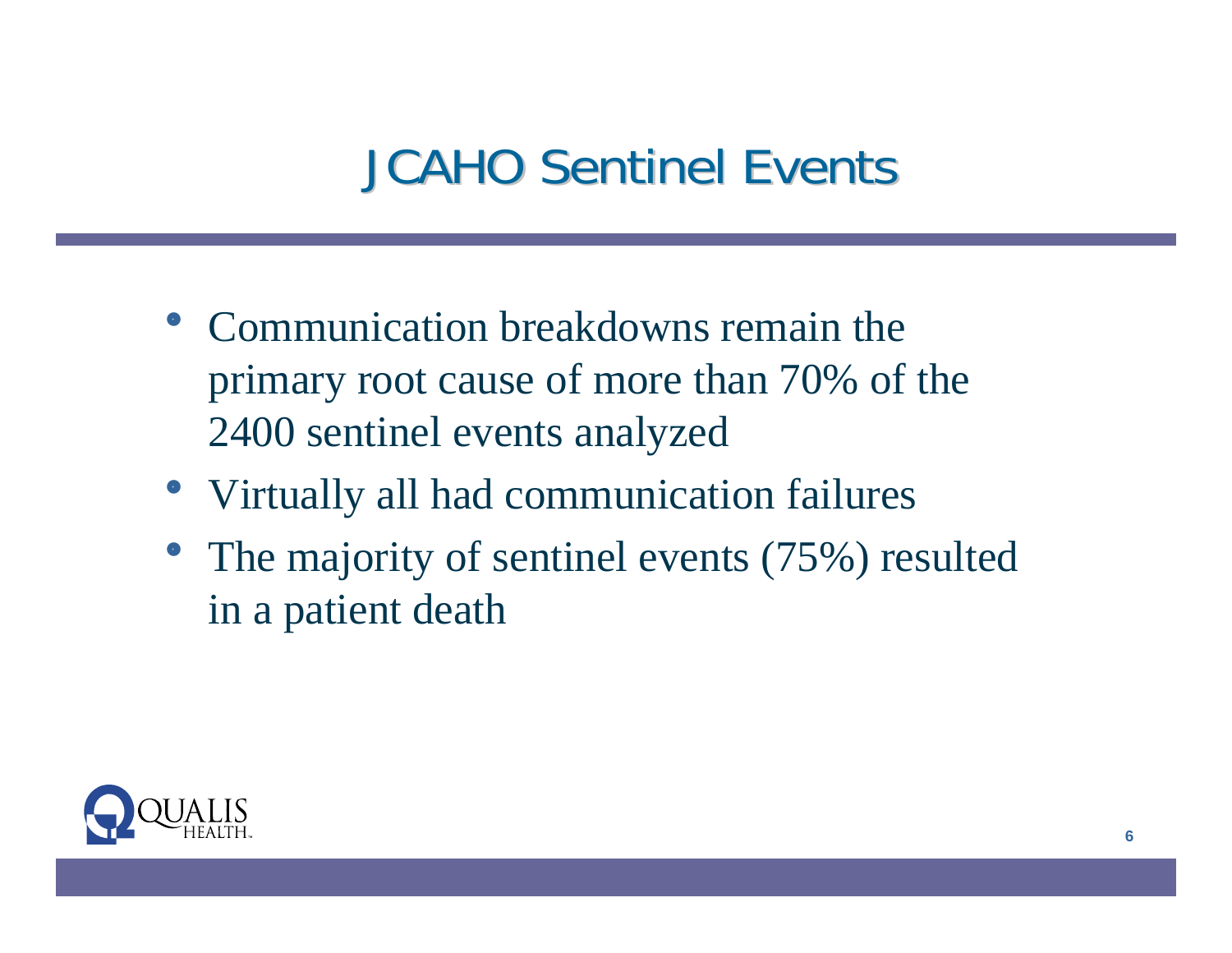#### From JCAHO **Root Causes of Sentinel Events** (All categories; 1995-2003)

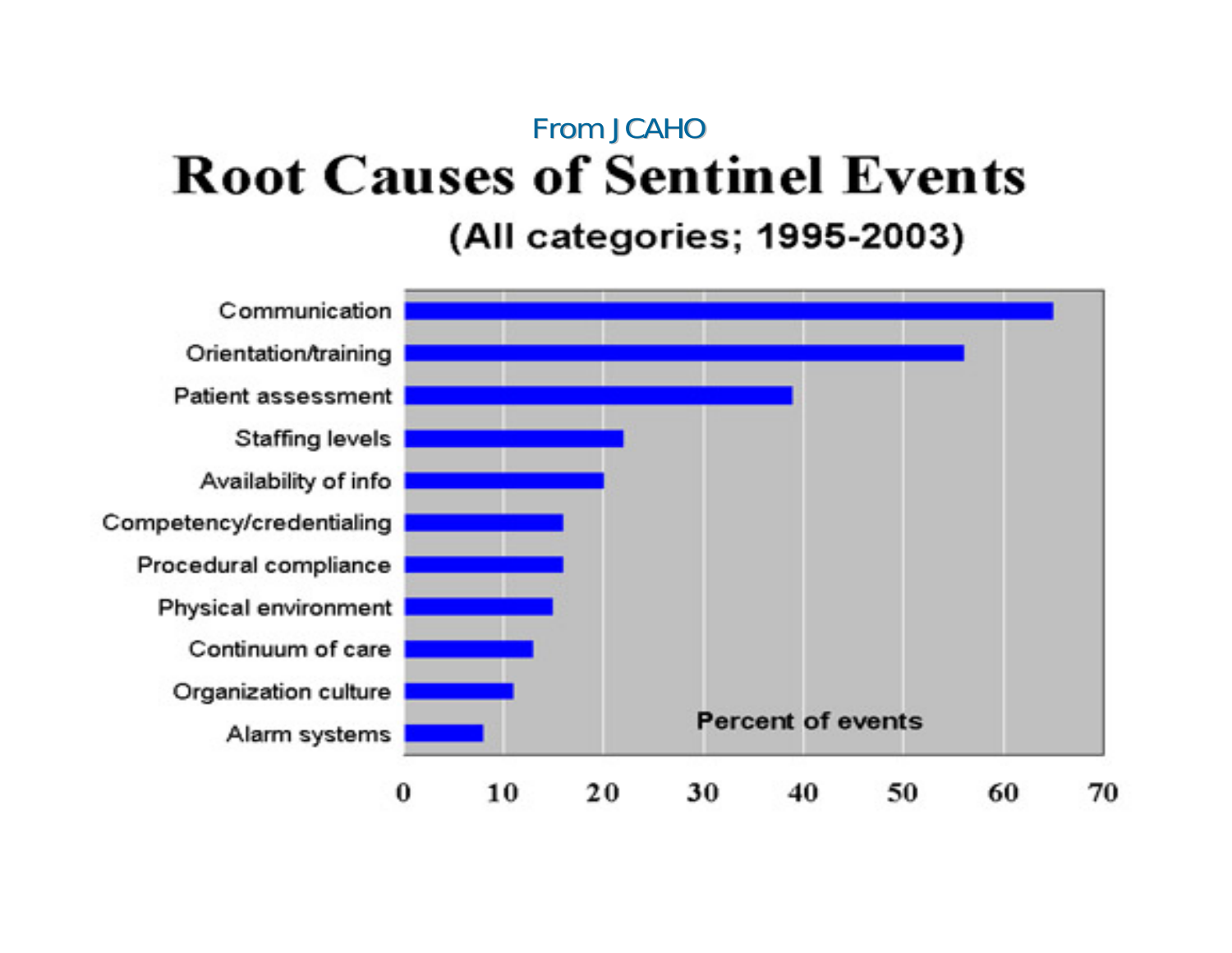#### Systems Changes for Teamwork **Effectiveness**

#### • Create an environment/culture of safety

#### $\overline{\phantom{a}}$  Good communication is key!



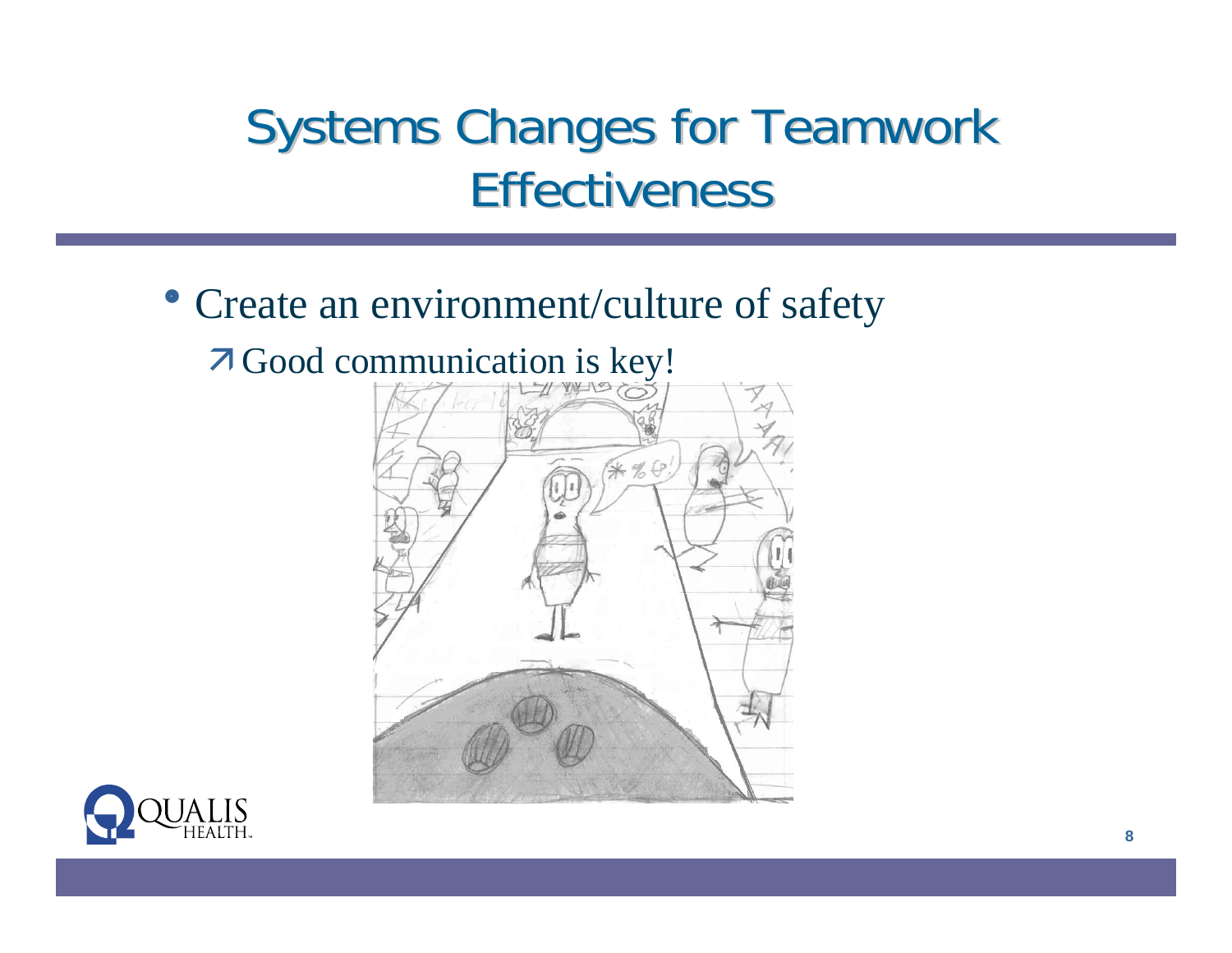#### **Effective Communication Requires:**

- Structured communication SBAR
- Assertion/ Critical Language key words, the ability to speak up and stop the show
- Psychological safety an environment of respect

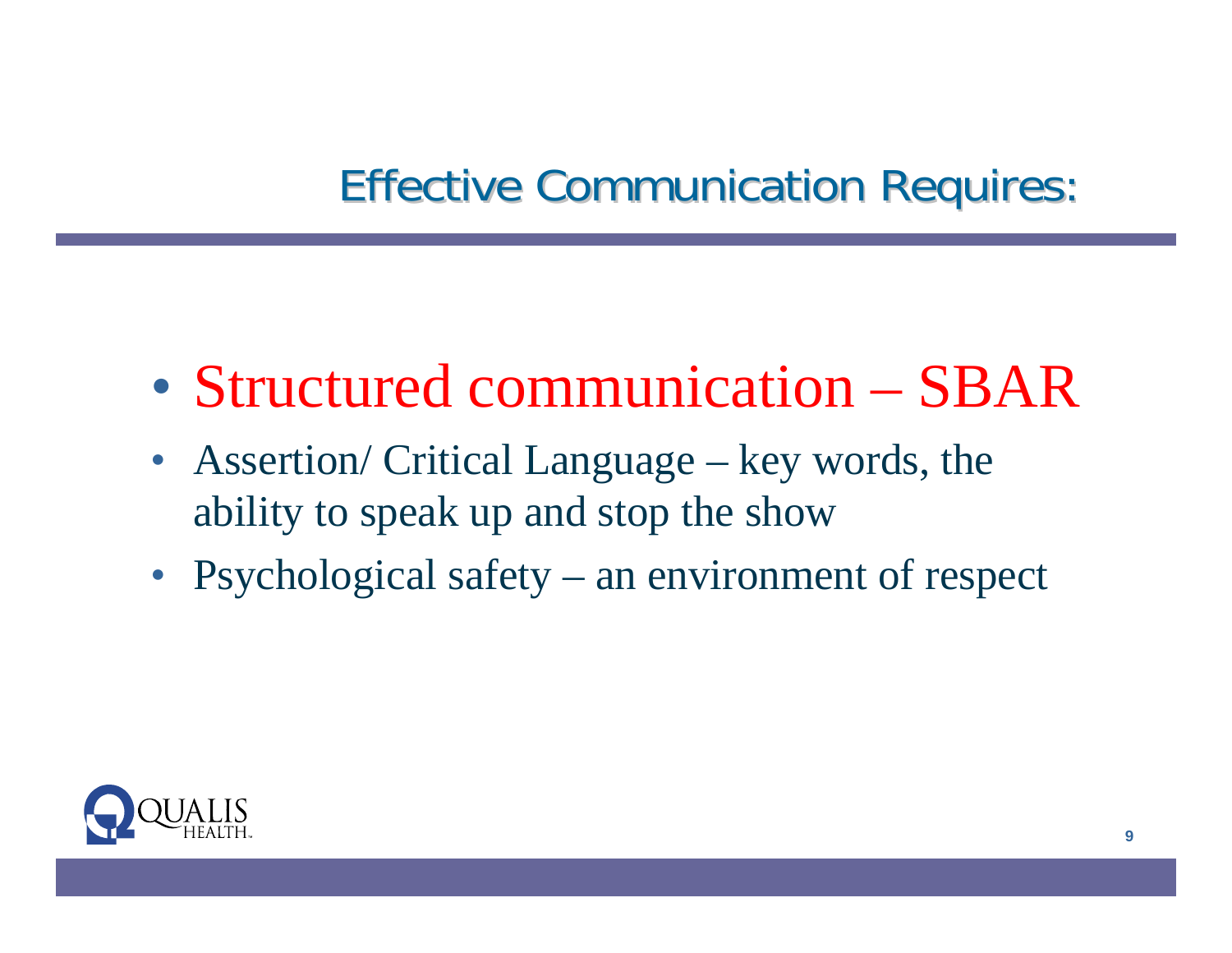# **Briefings - An Overview**

- \* Sets the tone for the day, the procedure, the hand-off, unexpected changes in the care process …
- \* Establishes competence
	- Organized
	- Technically & socially competent
	- Disavows perfection
- \* Predicts what will happen later
- \* Owned by entire team
- \* Used effectively by other high risk, high reliability organizations and healthcare teams

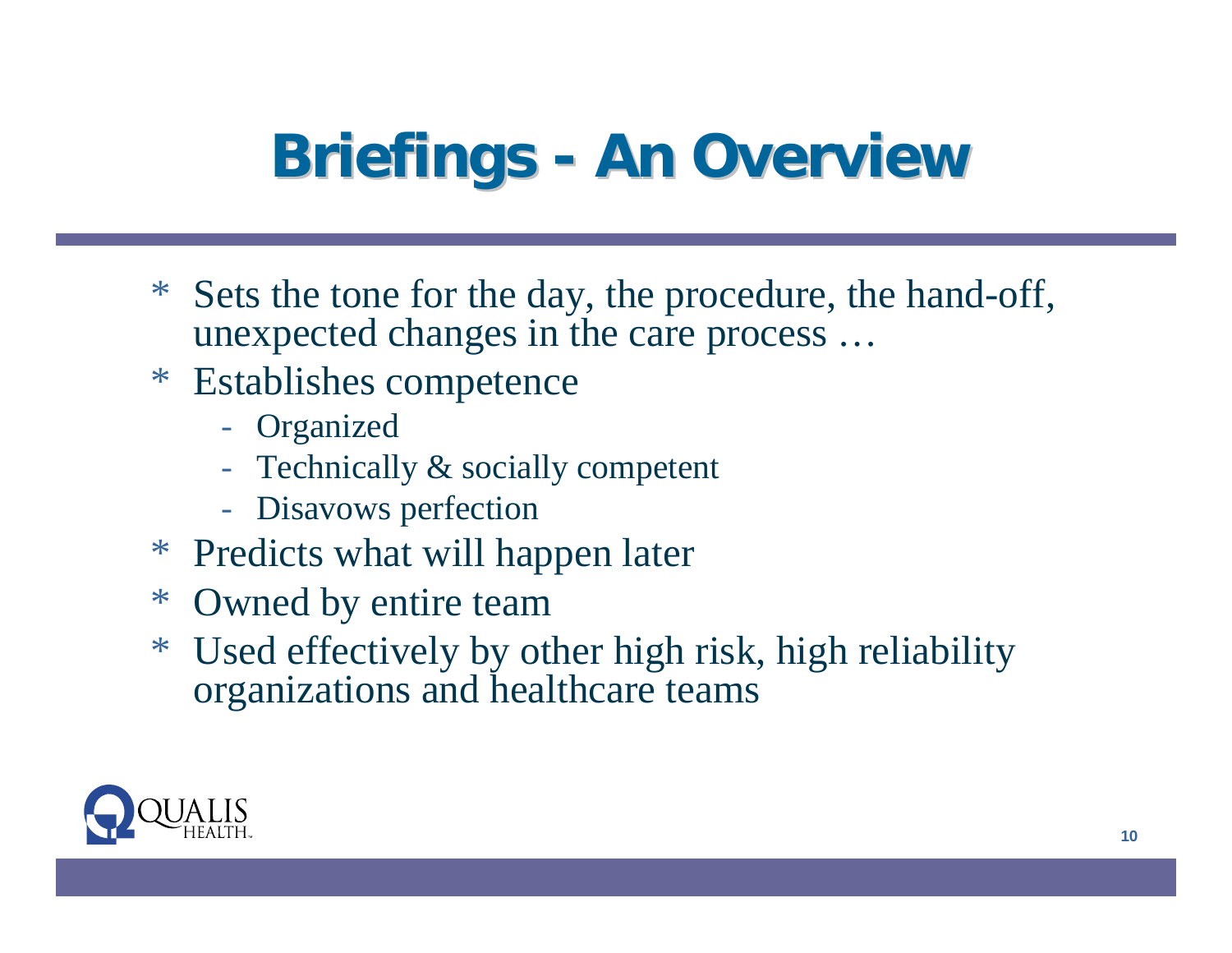#### Planning/ Briefing to Reduce Human Error

- Plans stated- shared mental model
- Workload assignment- roles and responsibility defined
- Contingency management- strategy to anticipate and manage threat

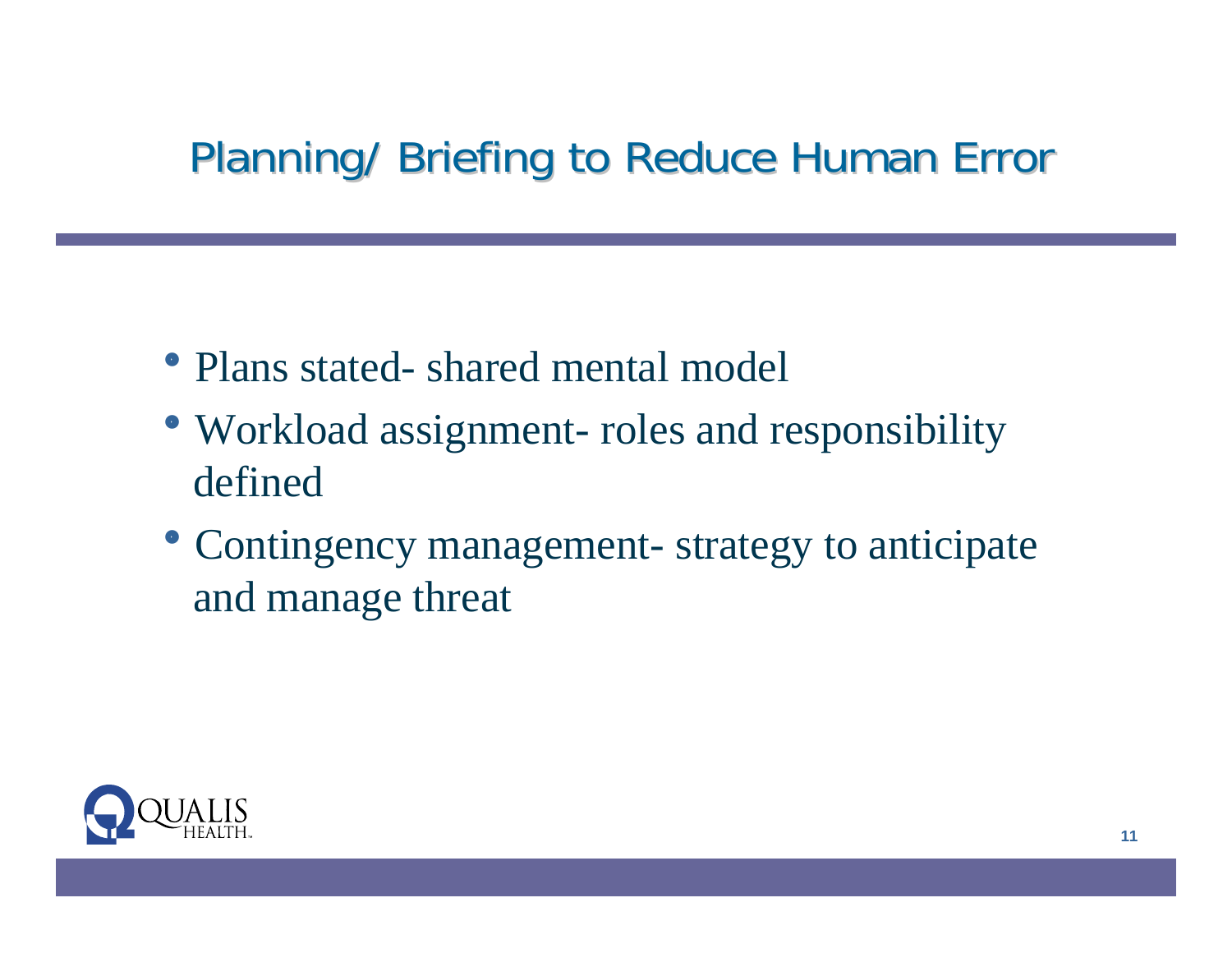# Briefing Mechanics - When To **Rrief**

- When to brief: **Z** Start of the day  $\overline{\phantom{a}}$  Prior to a procedure  $\overline{z}$  On the spot / as the situation changes Ê Hand-offs (e.g., breaks, shift change, continuum)
- Other situations to consider briefing: **Z** New team members  $\overline{\phantom{a}}$  Fatigue or staffing challenges Ê Experienced and novices working side-by-side **Z** Cultural differences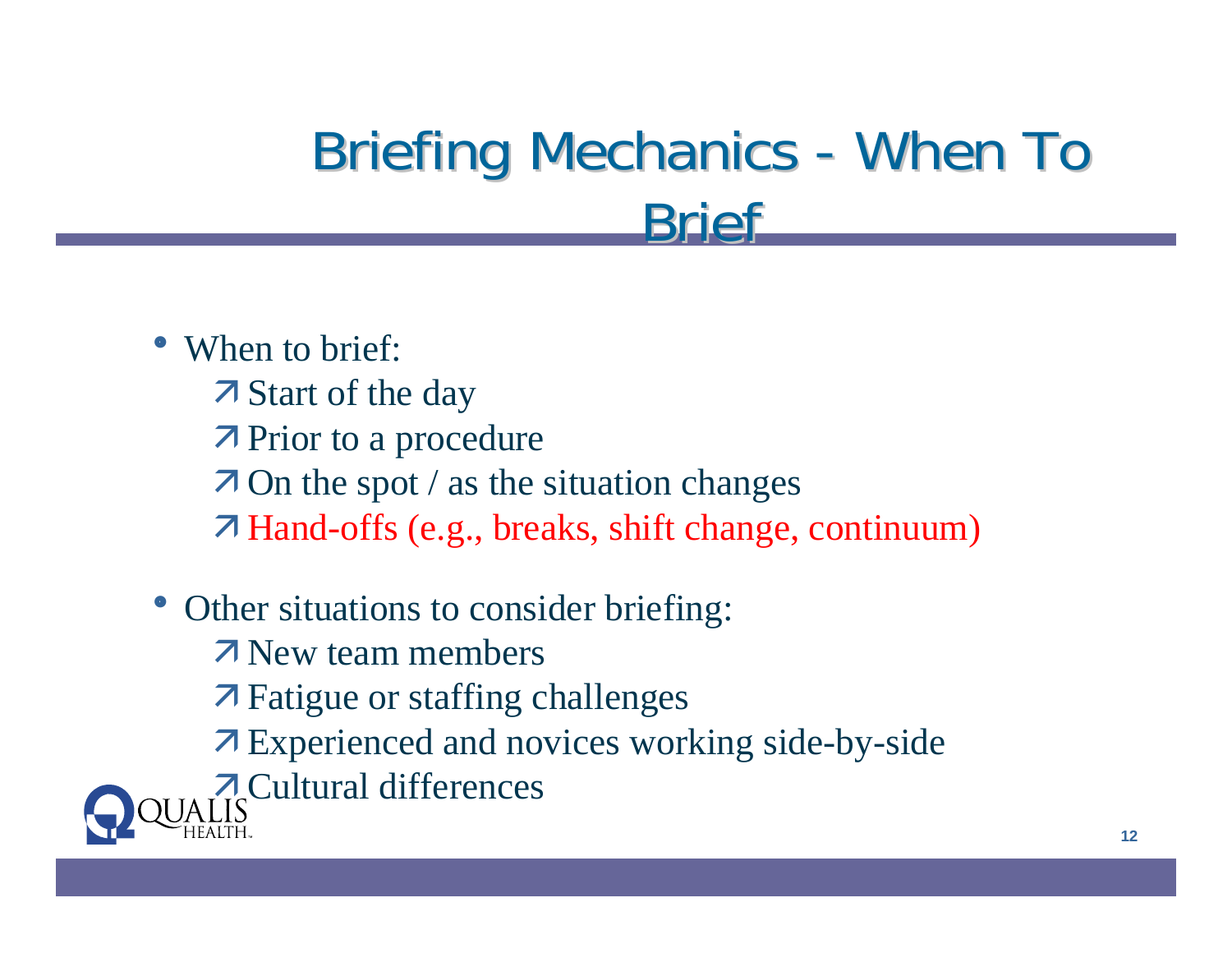### **Situational Briefing Model**

# S-B-A-R

- Situation
- Background
- Assessment
- Recommendation

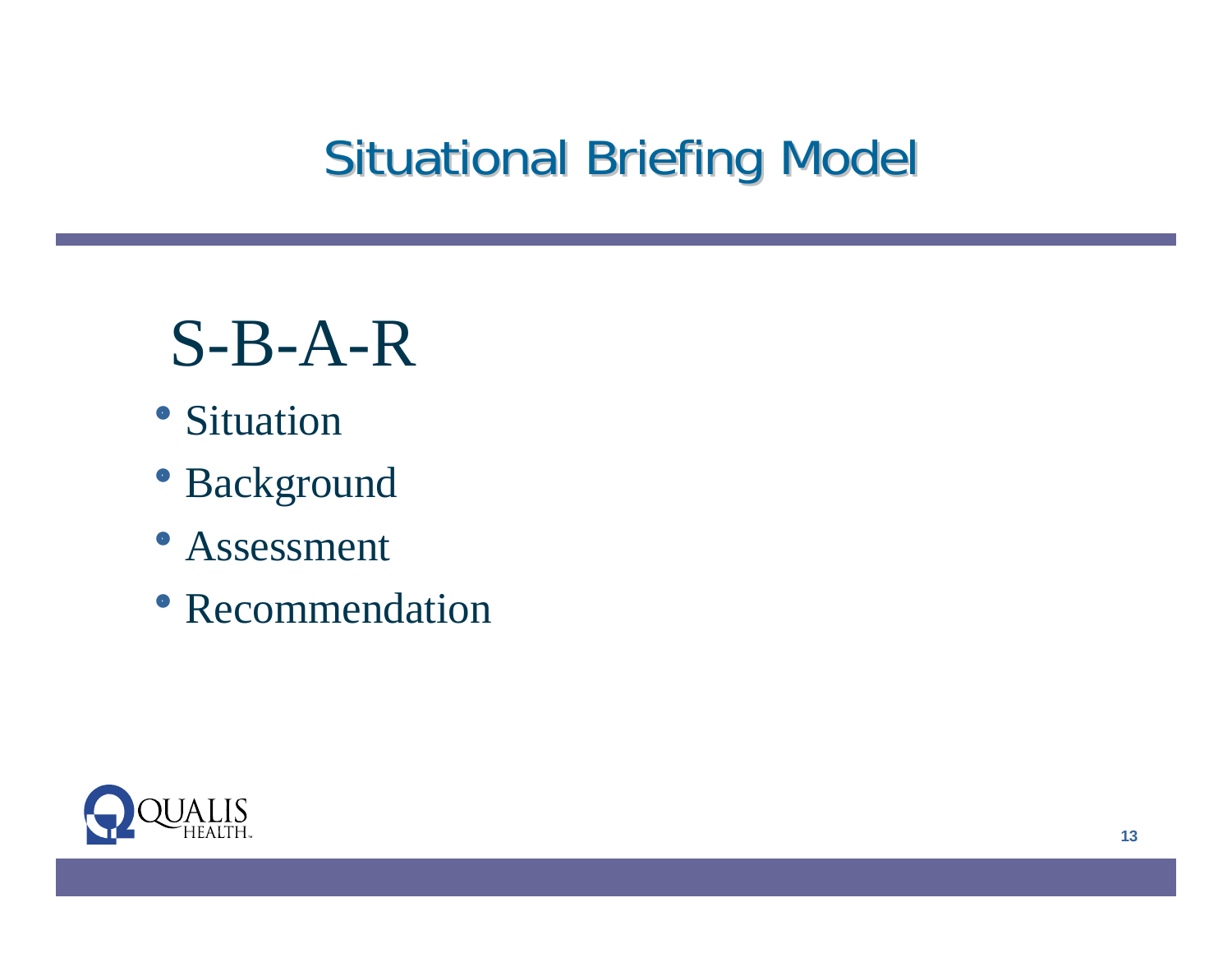### History of SBAR

- Developed by the military
	- $\overline{\phantom{a}}$  Useful for its ability to help troops communicate clearly with officers
- Adopted in aviation
- More recently adopted in acute care
	- **Z** Rapid response teams
	- Ê OR suites (preop briefings)

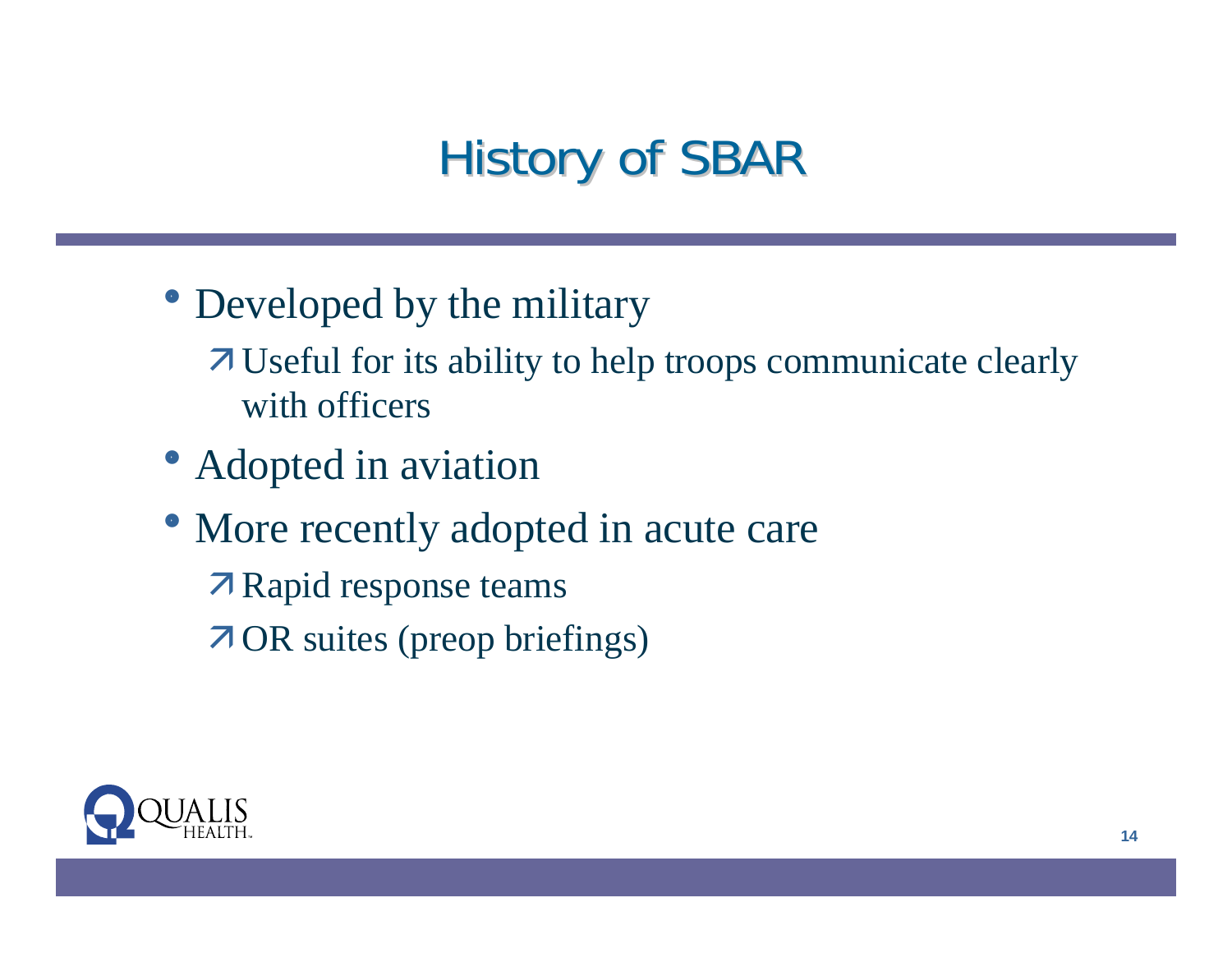#### SBAR

- **Situation** the punch line 5-10 seconds
- **Background**  the context, objective data, how did we get here
- **Assessment** what's the problem?
- **Recommendation** what do we need to do?

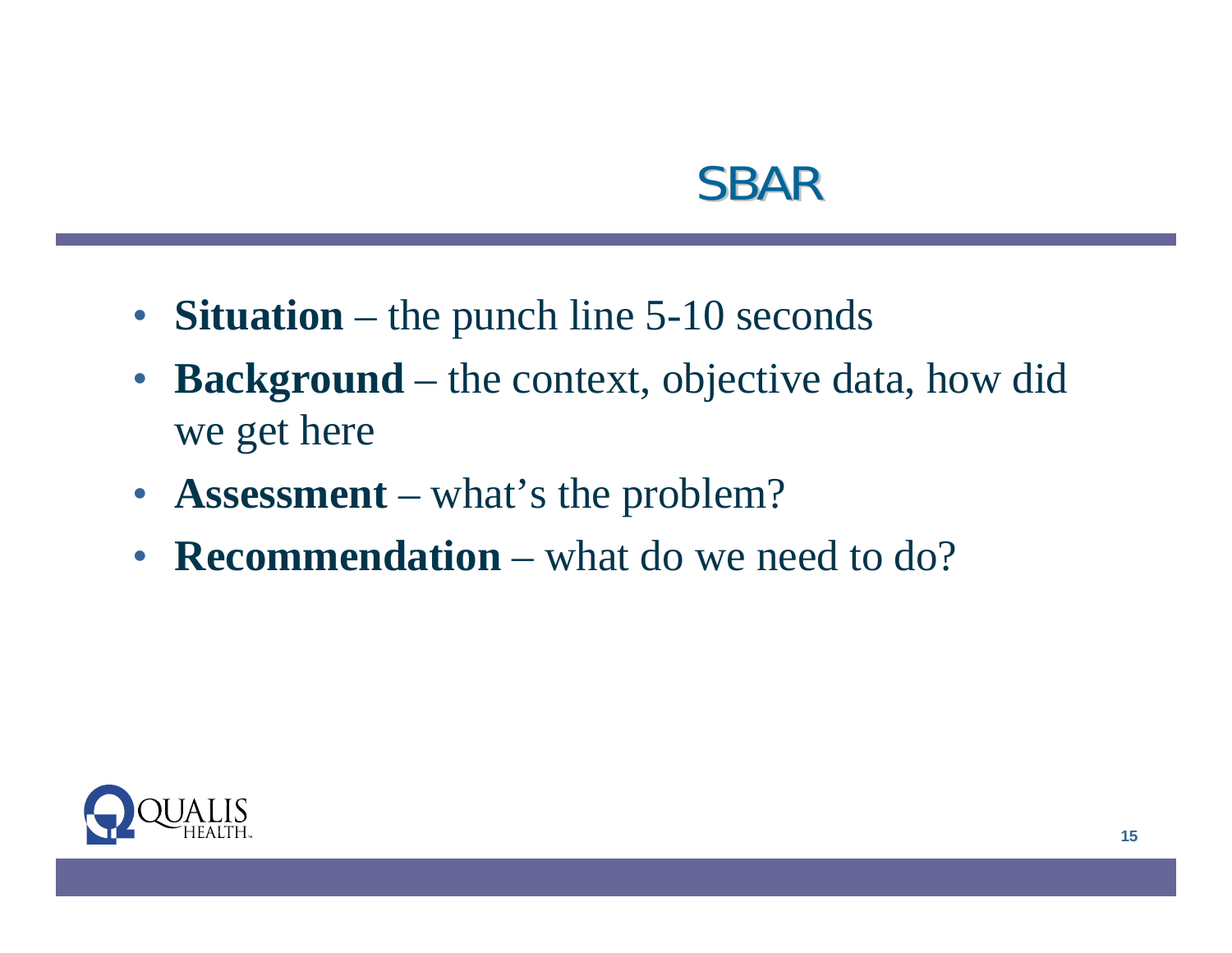### Situational Briefing Example

- Situation: Dr. Jones, Ms. Williams is here today. I've done a dextrostick on her; her blood glucose level is 350.
- Background: You've been treating Ms. Williams for diabetes for the past year. She normally takes an oral hypoglycemic, but was unable to fill her medications this month due to the cost. She is here today for a regular re-check – and is feeling ill.

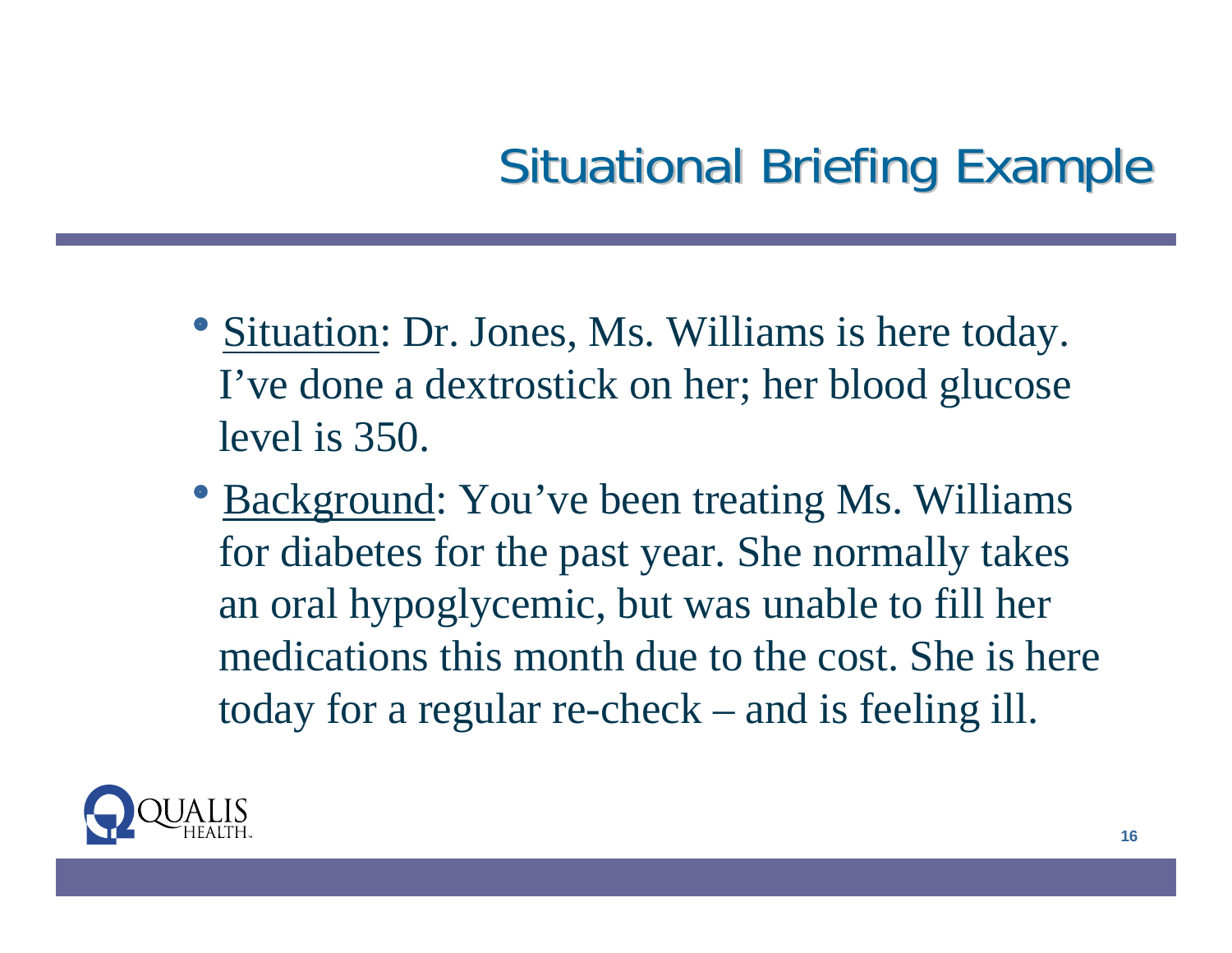- Assessment: Her blood glucose is out of control due to skipping several days of medications, and she is in danger of a diabetic crisis.
- Recommendation: I would like for you to see her immediately.

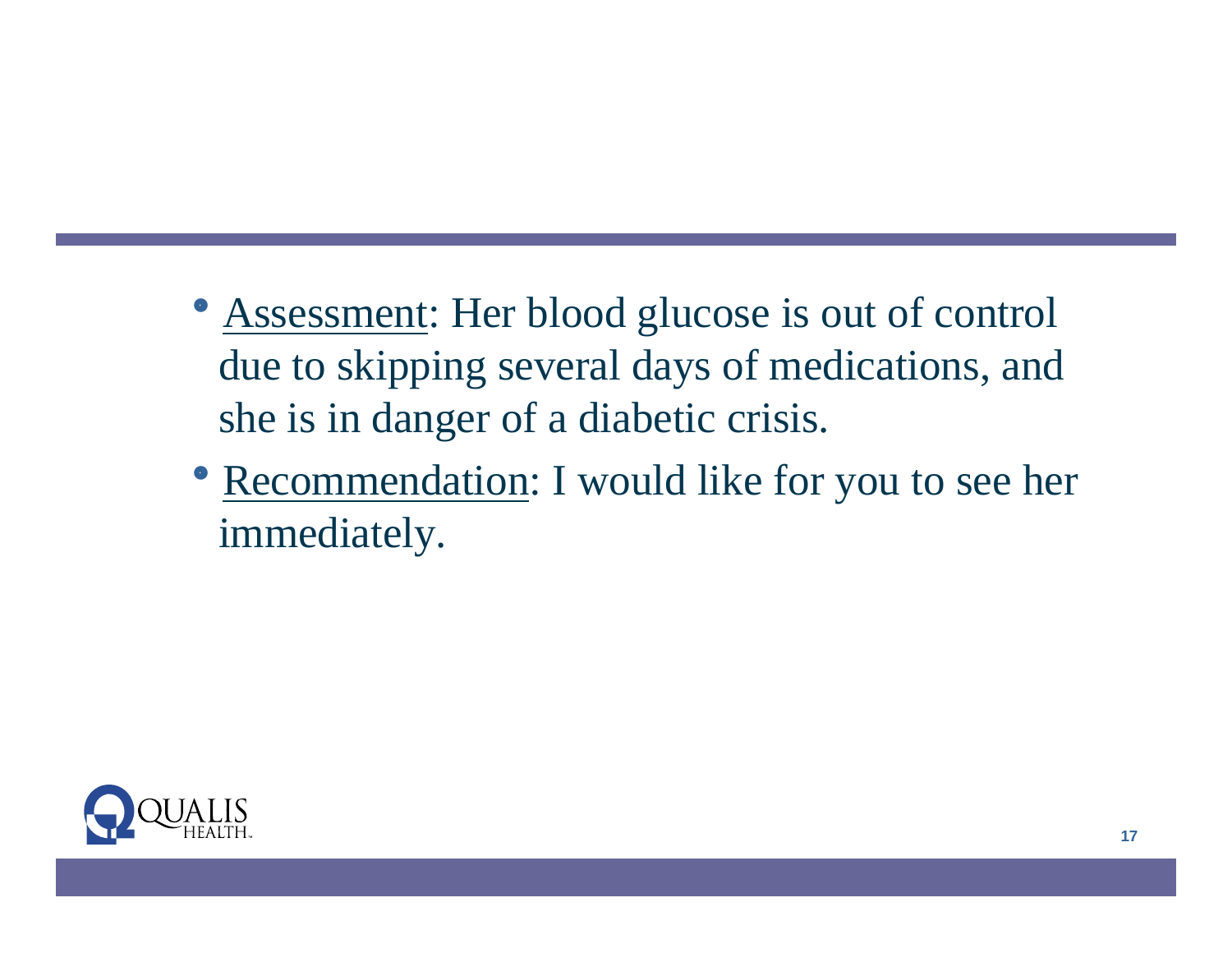#### **SPECIALTY CAMPUS**

#### **FAX TRANSMITTAL**

|                                                                      |                                         | No. of Pages |
|----------------------------------------------------------------------|-----------------------------------------|--------------|
|                                                                      |                                         |              |
|                                                                      |                                         |              |
| FROM:                                                                | <b>HOME HEALTH AND HOSPICE SERVICES</b> |              |
| <b>PHONE NUMBER: 206-439-9095</b><br><b>FAX NUMBER: 206-433-1031</b> |                                         |              |
| { } URGENT - REPLY ASAP   { } FOR YOUR REVIEW   { } PLEASE COMMENT   |                                         |              |
|                                                                      |                                         |              |
| <b>Background:</b>                                                   |                                         |              |
| <b>Assessment:</b>                                                   |                                         |              |
| <b>Recommendation:</b>                                               |                                         |              |
|                                                                      |                                         |              |
| <b>Clinician's Signature:</b>                                        |                                         |              |
| <b>Physician's Reply:</b>                                            |                                         |              |
|                                                                      |                                         |              |
|                                                                      |                                         |              |
|                                                                      |                                         |              |

**Physician's Signature: \_\_\_\_\_\_\_\_\_\_\_\_\_\_\_\_\_\_\_\_\_\_\_\_\_\_\_\_\_\_\_\_\_\_\_\_\_\_\_\_\_\_\_\_\_\_\_\_\_\_\_\_\_\_\_**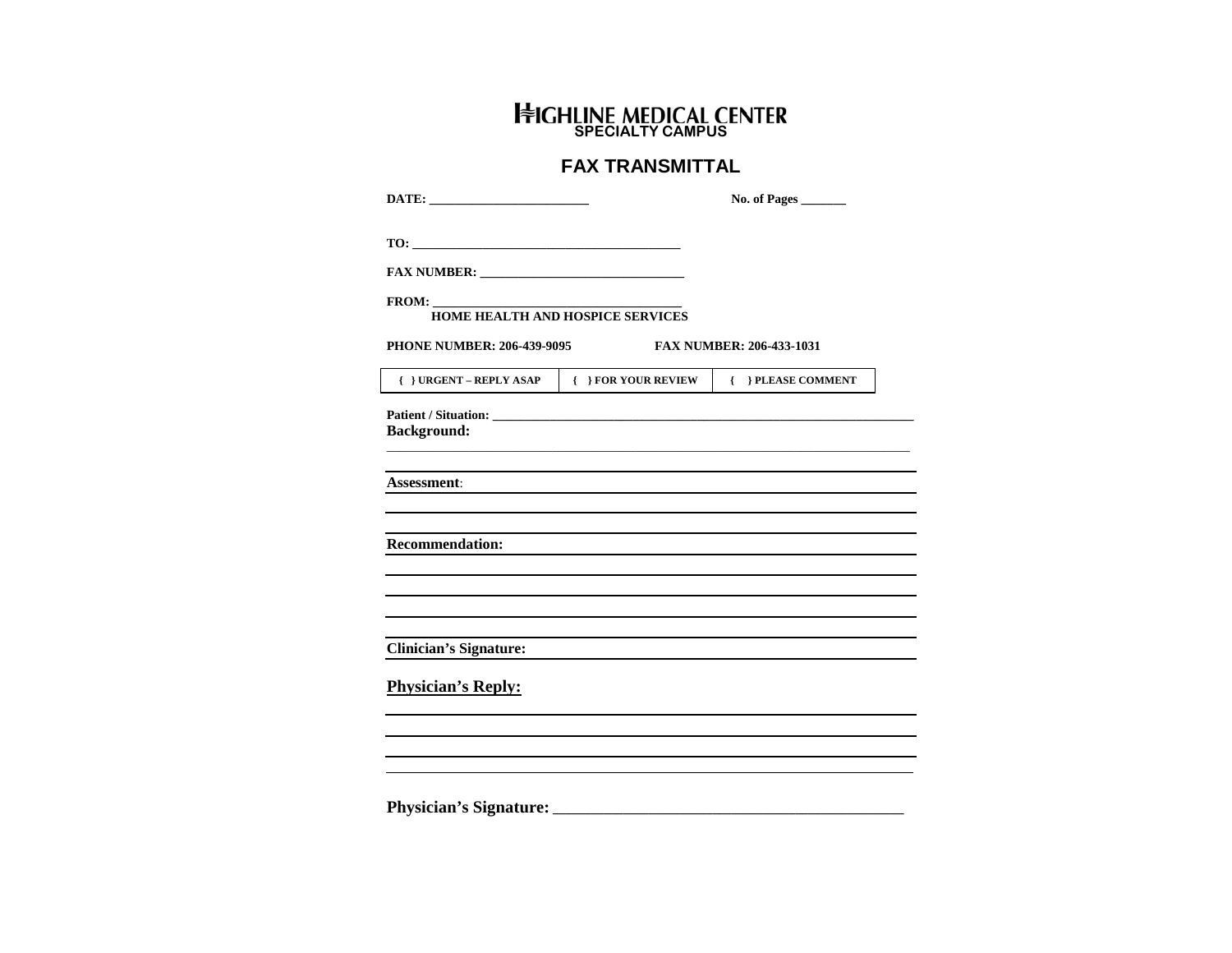#### **Effective Communication Requires:**

- Structured communication SBAR
- Assertion/ Critical Language key words, the ability to speak up and stop the show Psychological safety – an environment of respect

(All are part of Crew Resource Management, or CRM)

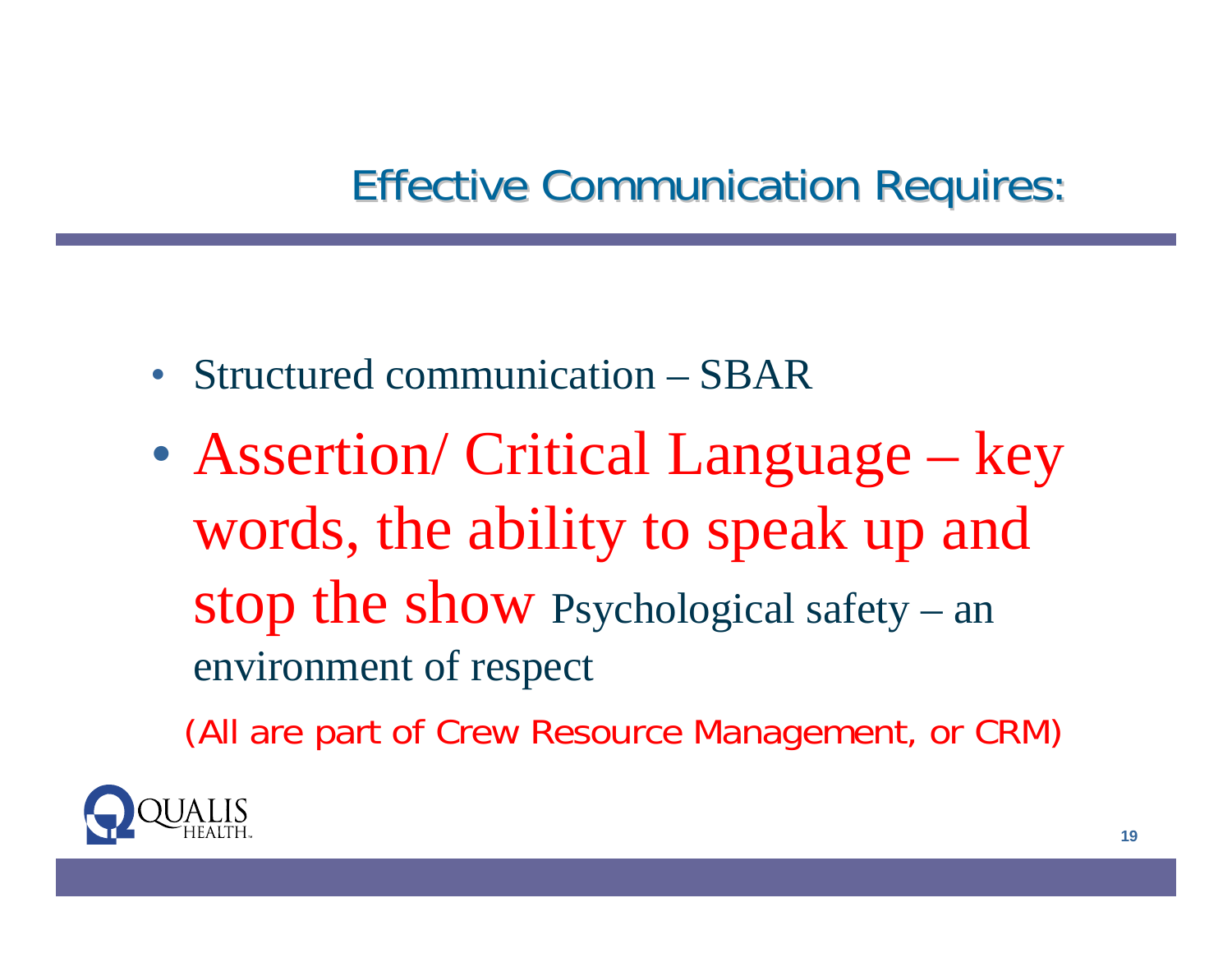#### **"SHORT ON CRM" EQUALS** "SHORT ON LANDING"



Thanks to Denny Lessard for this image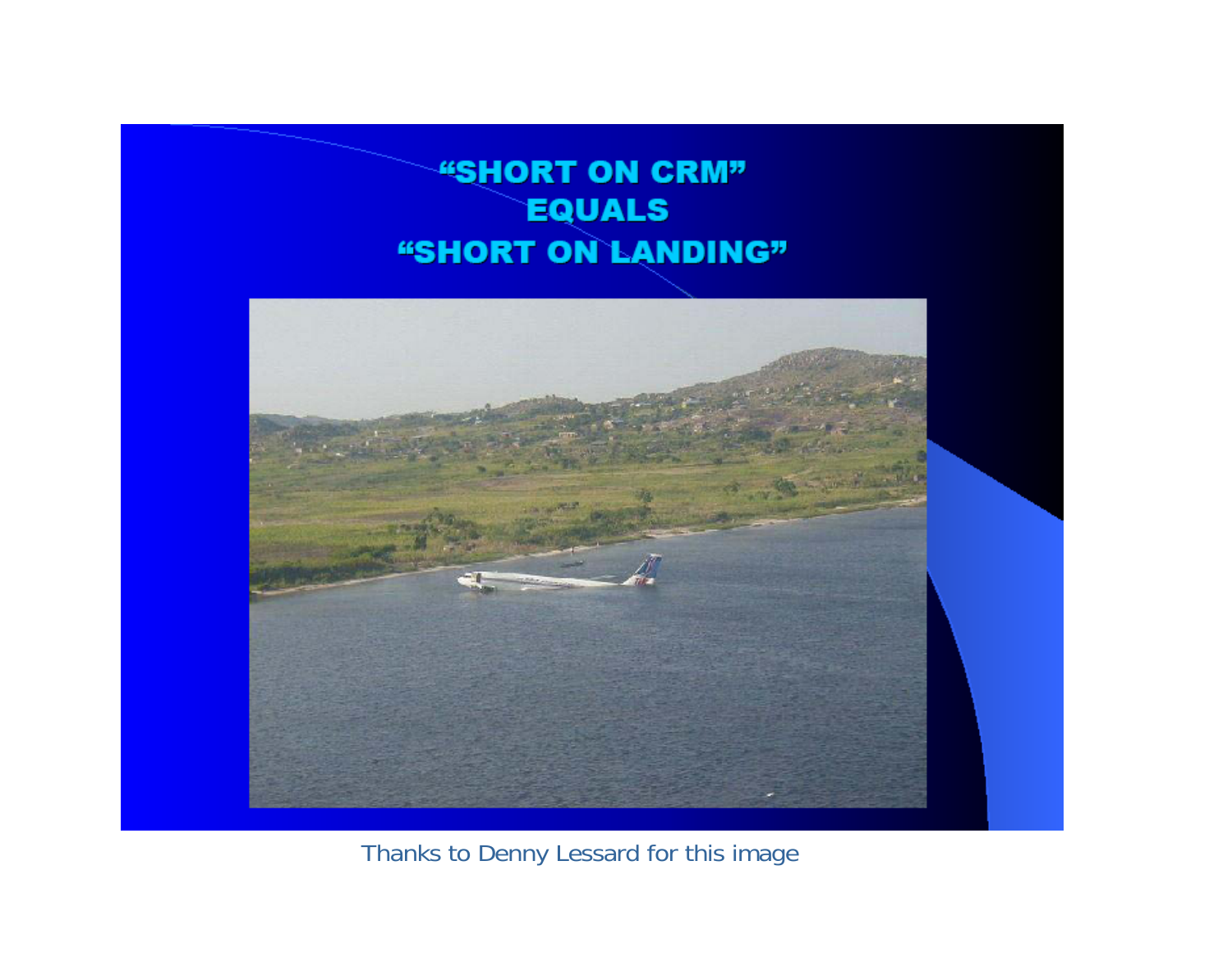Appropriate Assertion -- What is it?

"Individuals speak up, and state their information with appropriate persistence until there is a clear resolution."

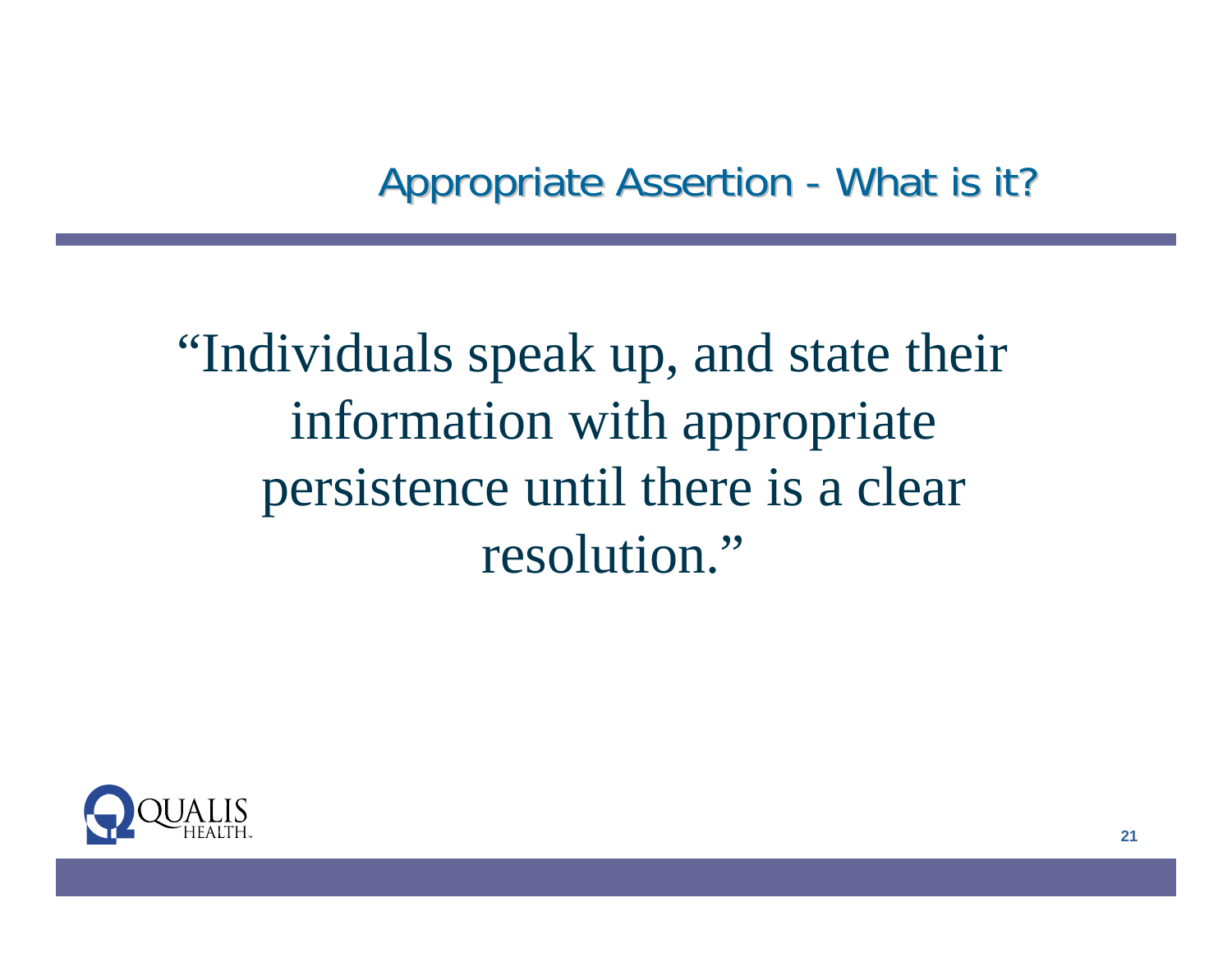#### Assertion



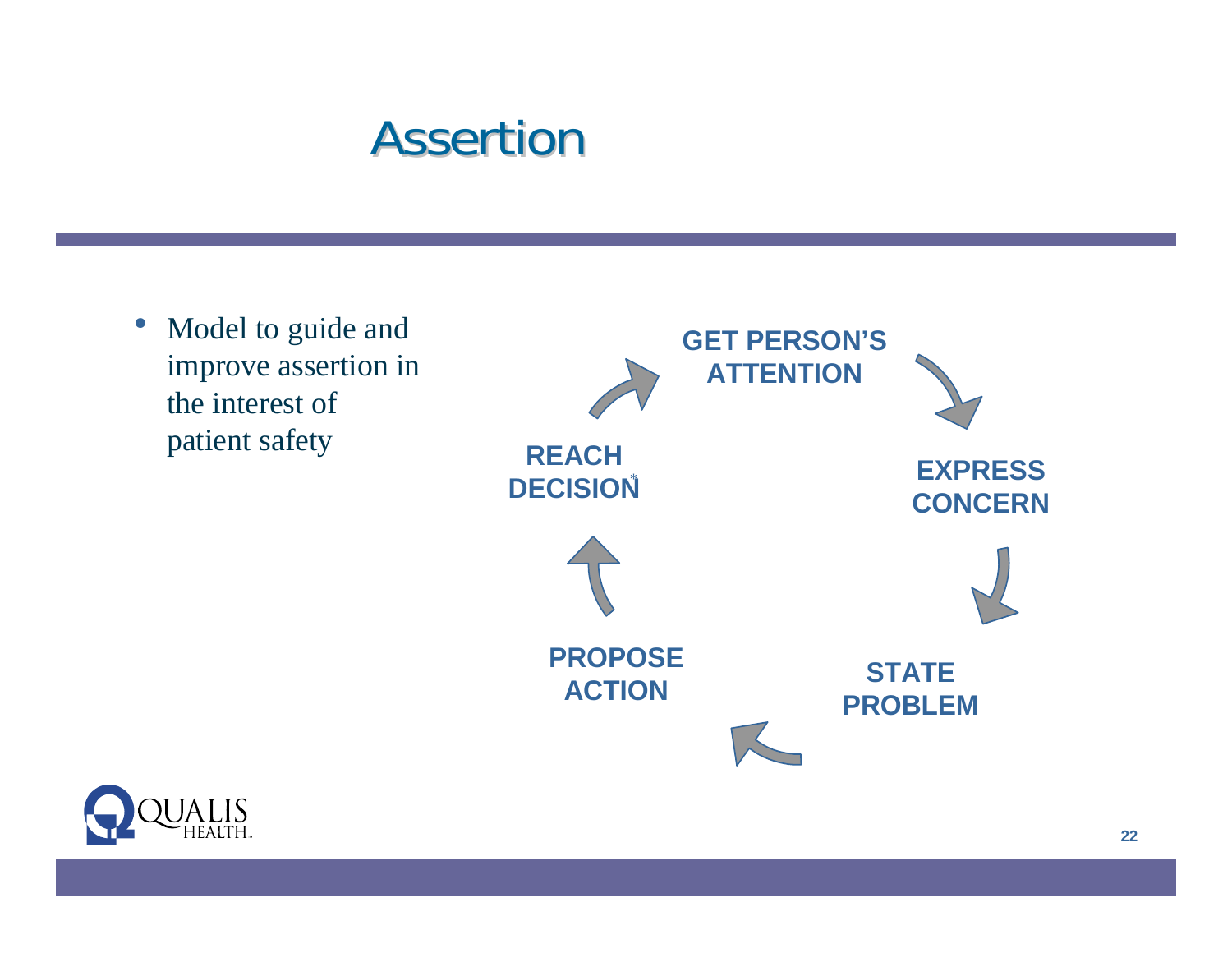# **Assertion Assertion**

- \* Like Briefing, being appropriately assertive means:
	- \* Being organized in thought and communication
	- \* Being technically & socially competent
	- \* Disavowing perfection while looking for clarification / common understudying
	- \* Being owned by the entire team it must be valued by the receiver to work

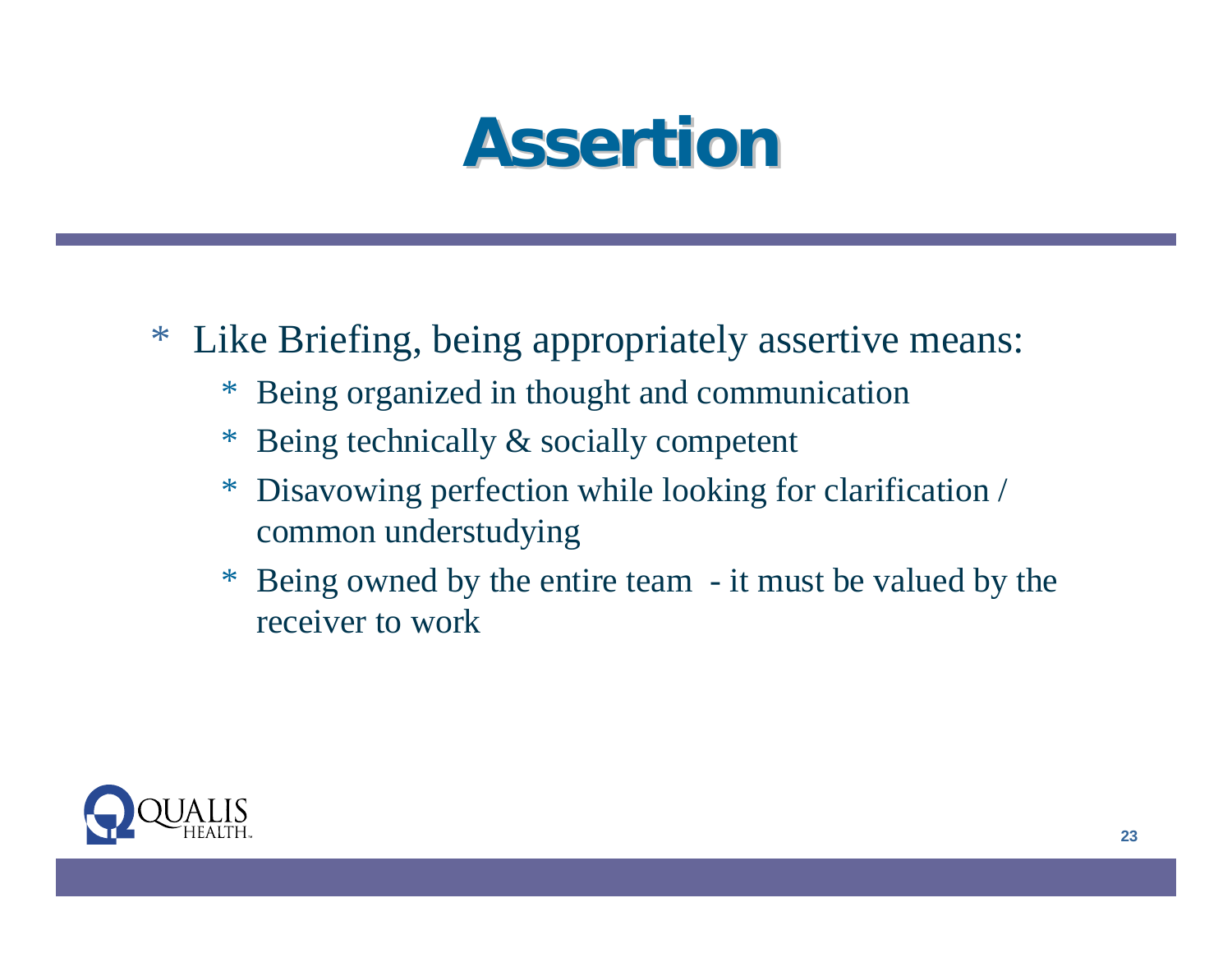### Why is Assertion So Hard?

- Hierarchy / power distance
- Lack of common mental model
- Don't want to look stupid
- Not sure I'm right
- Prior experience

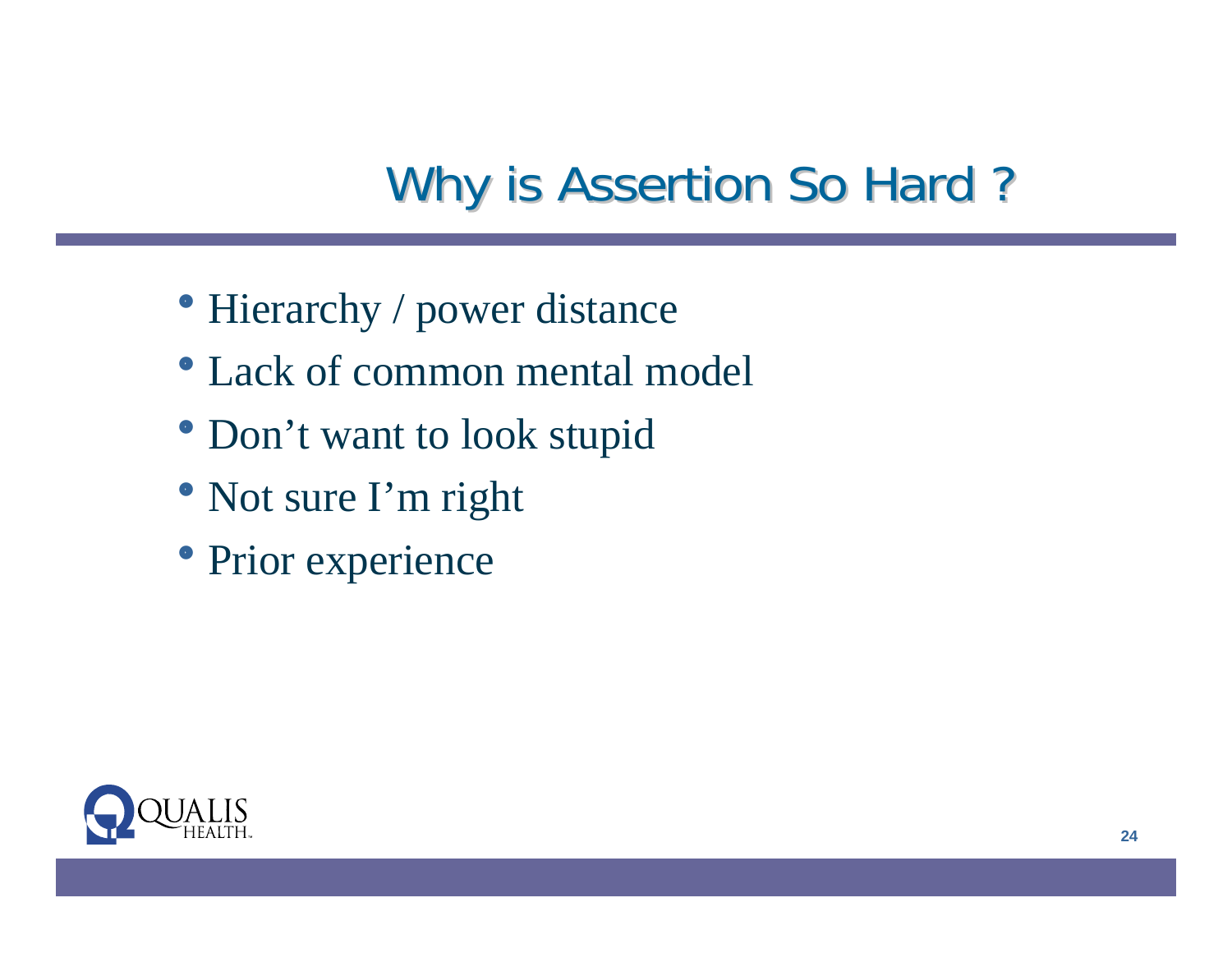### **Critical Language**

- Key phrases understood by all to mean "stop and listen to me – we have a potential problem"
- United Airlines Safety program "I'm **concerned…I'm uncomfortable…this is unsafe… I'm scared"**
- Allina **"I need some clarity"**

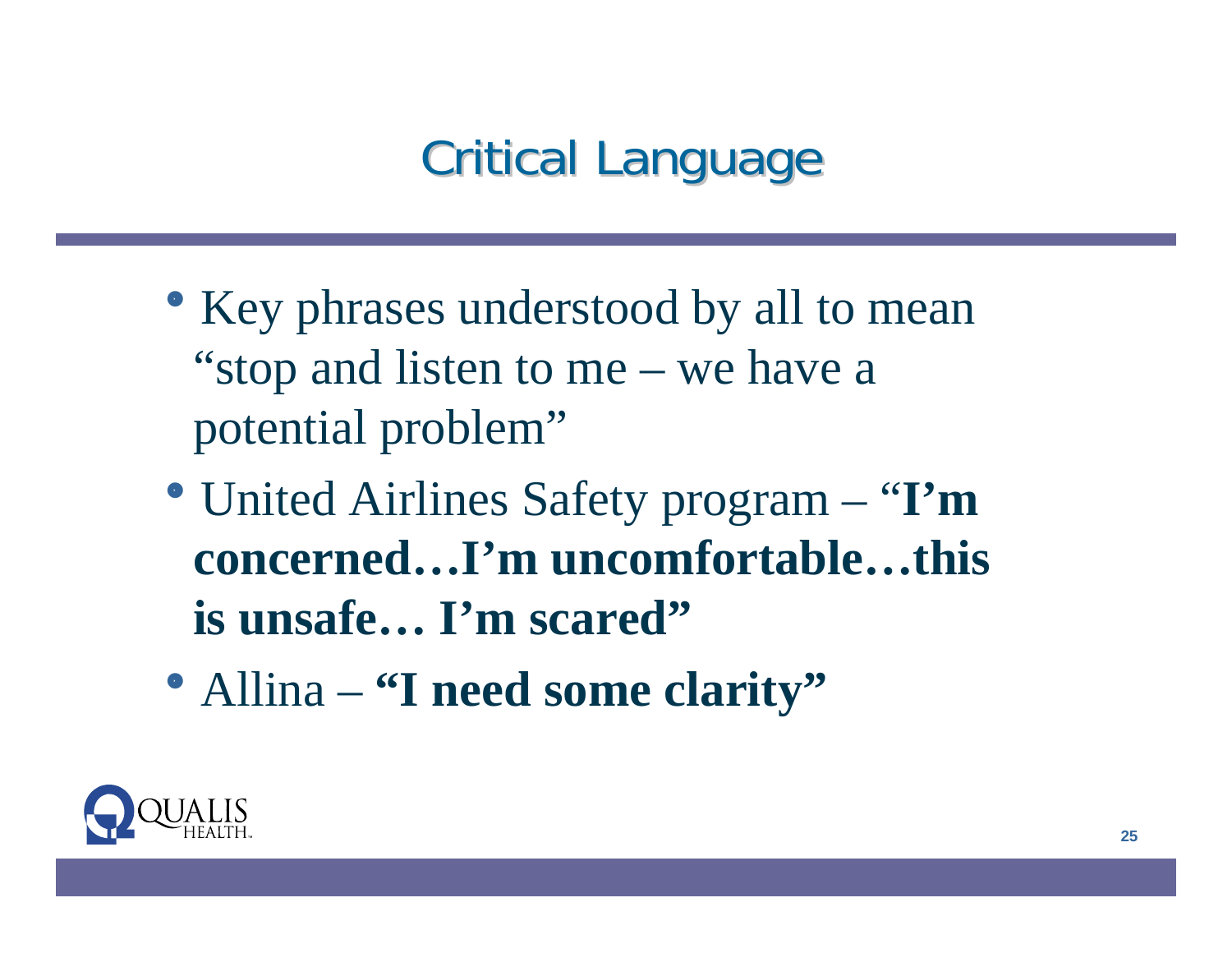### If You Need to: The Difficult **Conversation**

- Focus on the common goal high quality, safe care
- 3<sup>rd</sup> person depersonalize the conversation it's not about you and me
- Avoid judgment; who's right, who's wrong is a loser
- What needs to happen for us to do the right thing here?

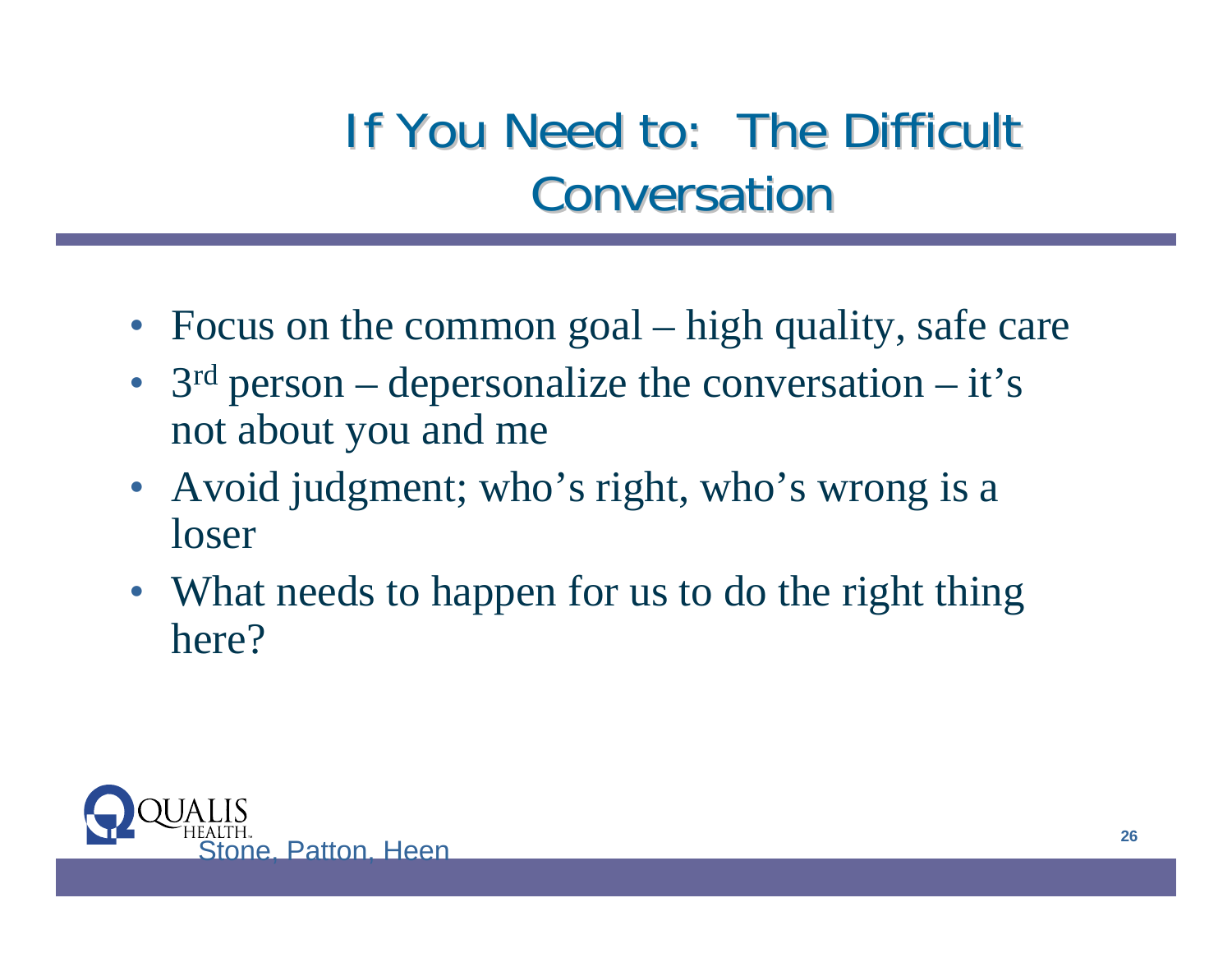# **The Bottom Line**

- \* Looking back after something has gone wrong, we usually find:
- \* CONCERN was expressed
- \* The PROBLEM was stated, often not clearly
- \* A PROPOSED ACTION didn't happen
- \* A DECISION was not reached
- \* Bottom Line Stay with the problem, proposed action, and decision until it's clear all parties are having the same conversation